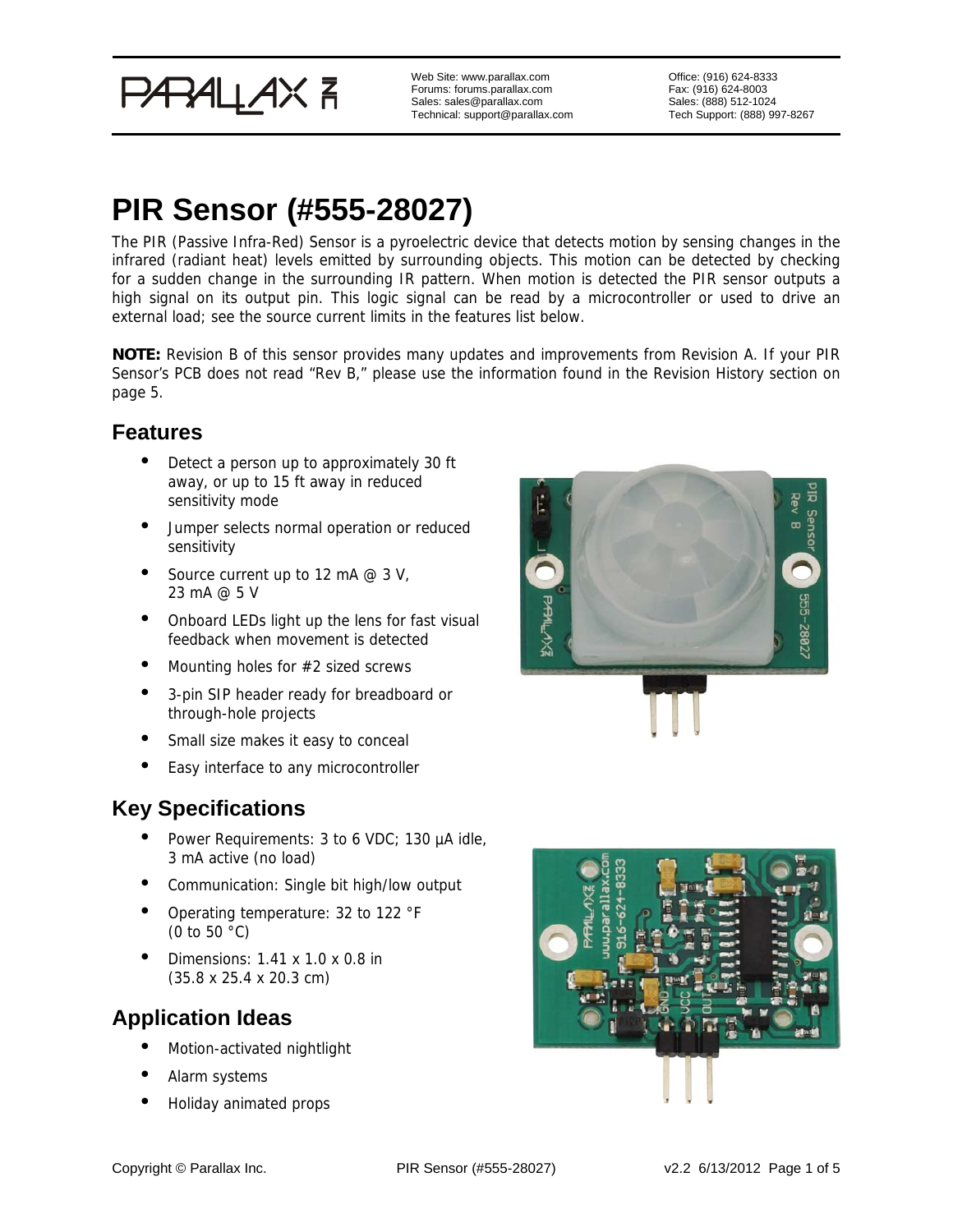## **Theory of Operation**

Pyroelectric devices, such as the PIR sensor, have elements made of a crystalline material that generates an electric charge when exposed to infrared energy. The changes in the amount of infrared energy striking the element change the voltages generated, which are measured by an on-board amplifier. The device contains a Fresnel lens, which focuses the infrared signals onto the element. As the ambient infrared signals change rapidly, the on-board amplifier trips the output to indicate motion.

The onboard jumper allows the user to select between normal operation and reduced sensitivity. The sensitivity of the PIR Sensor varies with temperature and other environmental conditions. Generally, when in reduced sensitivity mode, the PIR sensor will detect an object at up to half the distance it would in normal operating mode. For more information, see the Range section below.

### **Range**

The PIR Sensor's range is affected by:

- The sensitivity jumper setting
- The size and thermal properties of nearby objects
- Environmental conditions including ambient temperature and light sources

The graph below depicts the approximate effects of known ambient temperatures on the PIR Sensor's detection range of an average adult.

The graph below depicts the approximate effects of known temperatures on the PIR Sensor's detection range of an adult. Note: This device is designed for indoor use. Operation outside or in extreme temperatures may negatively affect stability. Direct exposure to sunlight or other forms of radiant heating may cause undesired operation.

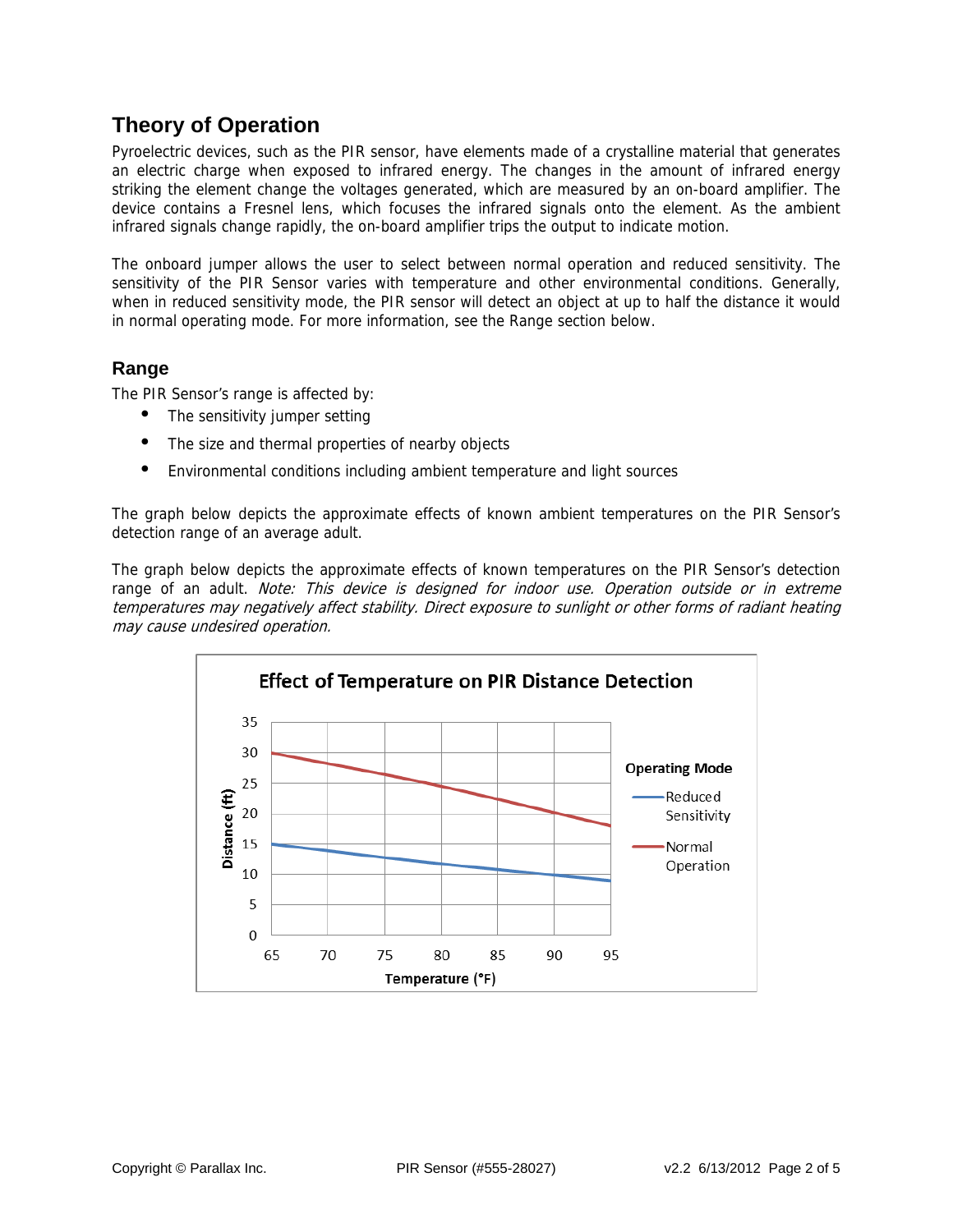| Pin | <b>Name</b> | <b>Type</b> | <b>Function</b>                                  |
|-----|-------------|-------------|--------------------------------------------------|
|     | GND         | G           | Ground: 0 V                                      |
|     | Vcc         | D           | Supply Voltage: 3 to 6 VDC                       |
| 3   | <b>OUT</b>  | O           | PIR signaling; HIGH = movement/LOW = no movement |

## **Pin Definitions and Ratings**

Pin Type:  $P = Power$ ,  $G = Ground$ ,  $I = Input$ ,  $O = Output$ 

### **Jumper Settings**

| <b>Symbol</b> | <b>Description</b>                                                   |  |  |  |
|---------------|----------------------------------------------------------------------|--|--|--|
| S             | Reduced sensitivity mode, for a shorter range, about 15 feet maximum |  |  |  |
|               | Normal operation, for a longer range, about 30 feet maximum          |  |  |  |

## **Quick-Start Circuit**



### **Calibration**

The PIR Sensor requires a warm-up time in order to function properly. This is due to the settling time involved in "learning" its environment. This could be up to 40 seconds. During this time, the LEDs under the lens will be on and there should be as little motion as possible in the sensors field of view.

## **Module Dimensions**



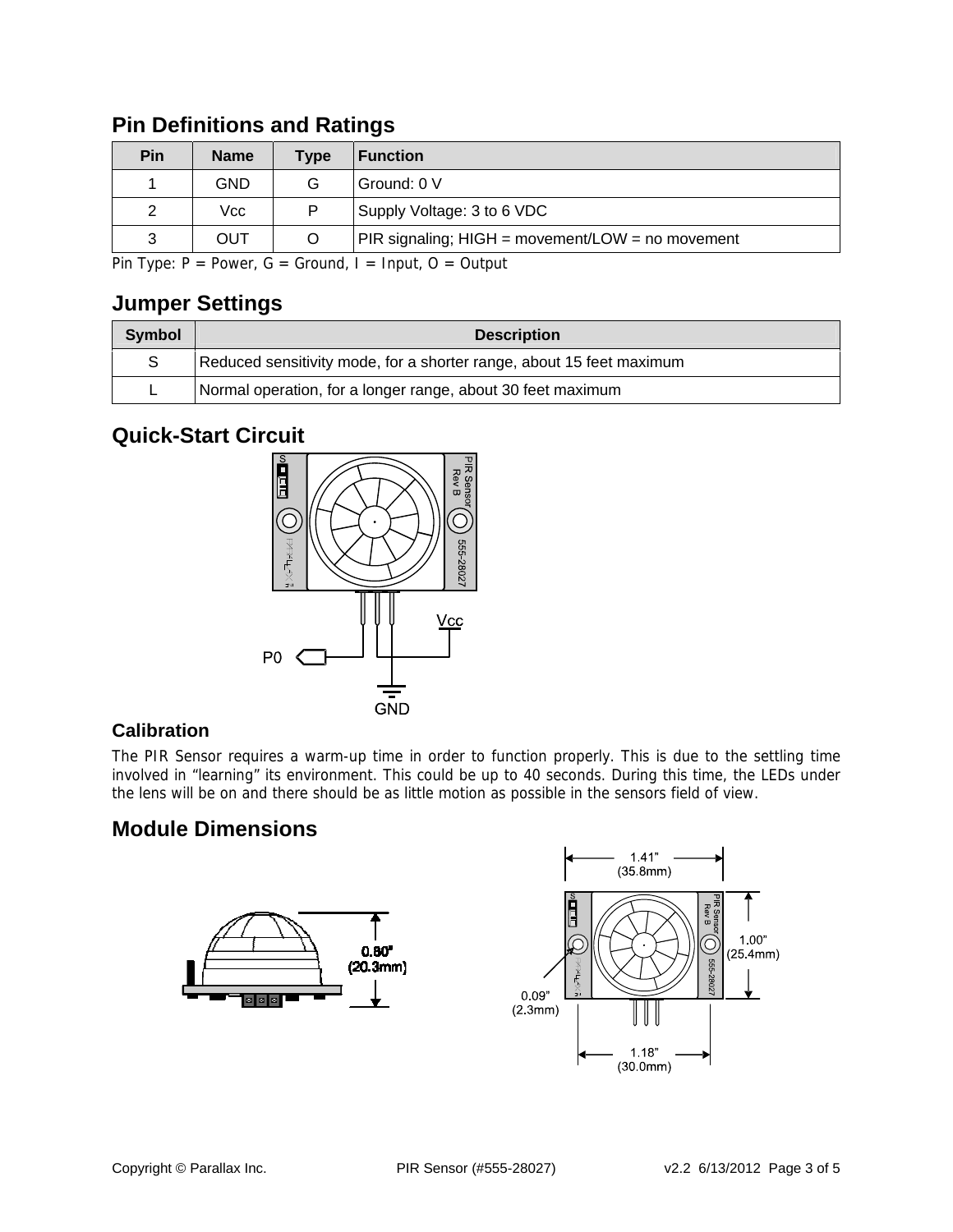## **BASIC Stamp® Example Code**

This program will display the current state of the output pin from the PIR Sensor connected to P0 using the Debug Terminal. The Debug Terminal is built into the BASIC Stamp Editor software. The software is a free download from www.parallax.com/basicstampsoftware.

```
' PIR_Simple.bs2 
' Displays the current state of the PIR Sensor connected to P0 
' {$STAMP BS2} 
\frac{1}{5} \{ $PBASIC 2.5}
PAUSE 40000 PAUSE 90000
D<sub>O</sub>DEBUG HOME, BIN1 IN0 \qquad ' Display state of P0<br>PAUSE 100 \qquad ' Small Delay
                                                         ' Small Delay
LOOP ALL CONTROL CONTROL CONTROL CONTROL CONTROL CONTROL CONTROL CONTROL CONTROL CONTROL CONTROL CONTROL CONTROL CONTROL CONTROL CONTROL CONTROL CONTROL CONTROL CONTROL CONTROL CONTROL CONTROL CONTROL CONTROL CONTROL CONTR
```
## **Propeller™ P8X32A Example Code**

Note: This application uses the Parallax Serial Terminal to display the device output. The object and the Parallax Serial Terminal itself are included with the Propeller Tool v1.2.7 or higher, which is available from the Downloads link at www.parallax.com/Propeller.

```
'' PIR_Simple.spin 
'' Displays the current state of the PIR Sensor connected to P0 
CON 
_clkmode = xtal1 + pll16x ' Setting Clock Mode to Crystal 1 with 16 multiplier 
                                  Secting Situation Contract Summer
VAR
  byte state ' Declare variable state to store PIR output 
OBJ pst : "Parallax Serial Terminal" 
PUB PIR
                                  ' Public Method name PIR
 dira[0]~ \qquad \qquad ' Set pin 0 to input
  pst.start(115200) ' Start Parallax Serial Terminal at 115200 baud 
 widthed * 40 + cntpst.clear ' Clear the screen
 r = \frac{1}{100} repeat
                                     ' Save state of PIR Sensor
   pst.home ' Index, and the state of the Move cursor to position(0,0)
   pst.str(string("IN0 = ")) 
    pst.bin(state, 1) ' Display state 
  widthed/200 + \text{cnt}
```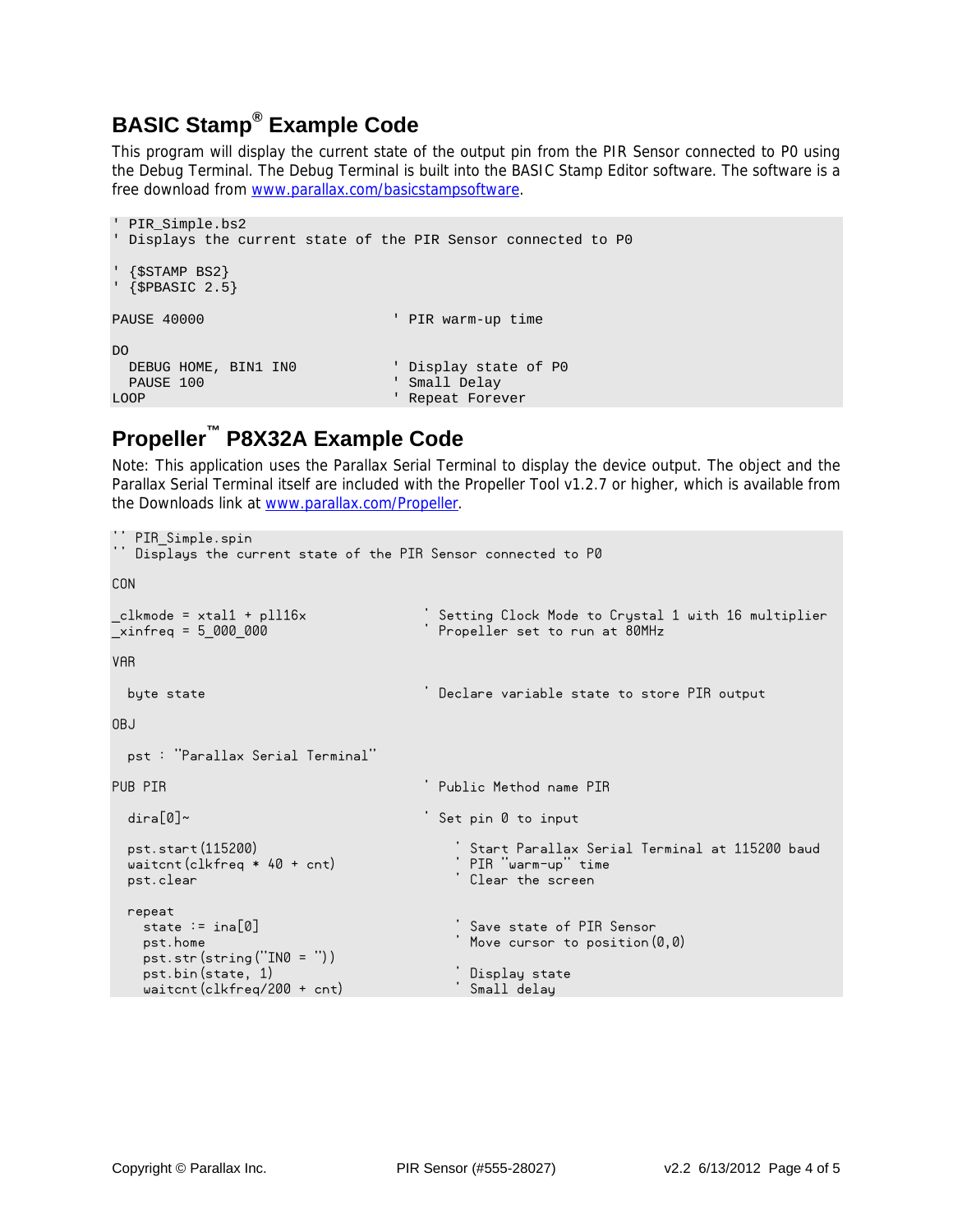## **Revision History**

The information that follows contains revision history for the PIR documentation.

### **V 2.0: PIR Sensor Rev A**

Both revisions of this sensor use the same Fresnel lens, and basic functionality remains the same between the two (for example you can use the same test programs). However, there were a number of improvements and updates made to Revision B, and if using Revision A in your project the following information should be noted and used.

### **Features**

- Detection range up to 20 feet away
- Single bit output
- Jumper selects single or continuous trigger output mode
- 3-pin SIP header ready for breadboard or through-hole project
- Small size makes it easy to conceal
- Compatible with BASIC Stamp, Propeller, and many other microcontrollers

#### **Key Specifications**

- Power Requirements: 3.3 to 5 VDC; >3 mA **(may vary)**
- Communication: Single bit high/low output
- Operating temperature: 32 to 122 °F (0 to 50 °C)
- Dimensions: 1.27 x 0.96 x 1.0 in (32.2 x 24.3 x 25.4 mm)

#### **Key Differences**

- Jumper setting controls triggering and not distance
- Driving an external load requires a transistor or MOSFET
- Detection range up to 20 ft away

#### **Pin Definitions and Ratings**

| Pin            | <b>Name</b> | <b>I</b> Function                                            |  |
|----------------|-------------|--------------------------------------------------------------|--|
| $\blacksquare$ | GND         | Ground: 0 V                                                  |  |
| +              | Vin         | Supply Voltage: 3 to 6 VDC                                   |  |
| <b>OUT</b>     | Output      | Connect to I/O pin set to INPUT mode (or transistor/MOSFET). |  |

#### **Jumper Settings**

| Symbol | <b>Description</b>                                                                                                          |  |  |  |
|--------|-----------------------------------------------------------------------------------------------------------------------------|--|--|--|
| Н      | Output remains HIGH when sensor is retriggered repeatedly. Output is LOW when idle (not<br>triggered).                      |  |  |  |
| L      | Output goes HIGH then LOW when triggered. Continues motion results in repeated<br>HIGH/LOW pulses. Output is LOW when idle. |  |  |  |

**V 2.1:** The explanation of the sensitivity jumper setting have been updated throughout, and the Range section, including a temperature vs. range graph, were added.

**V 2.1:** Added information for load current to Features and Specifications.